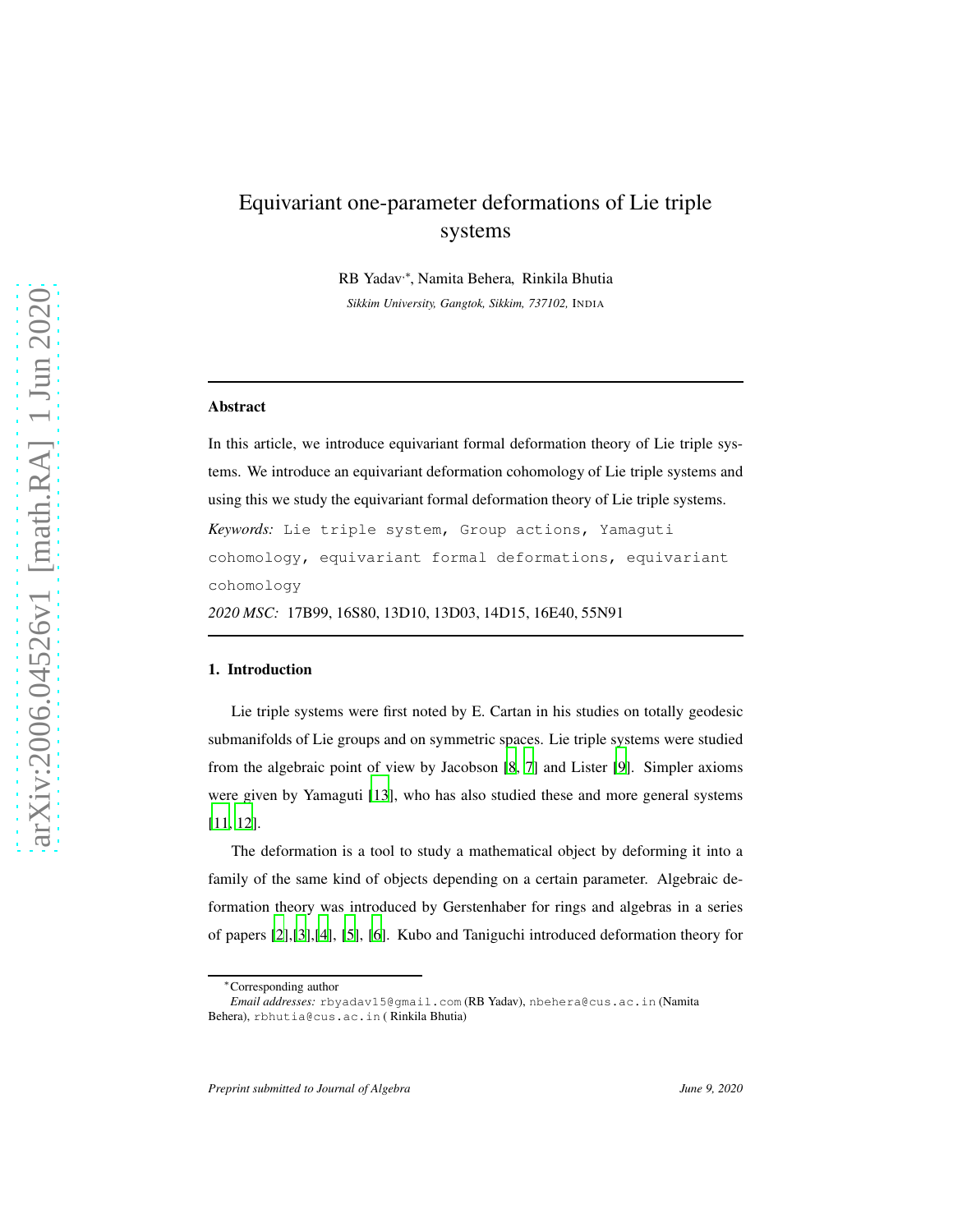Lie triple systems [\[15\]](#page-15-7). They studied one-parameter formal deformations and established the connection between the cohomology groups and deformations: the suitable cohomology groups for the deformation theory of associative algebras and Lie triple systems are the Hochschild cohomology [\[14](#page-15-8)] and the Yamaguti cohomology [\[10\]](#page-15-9), respectively. Equivariant deformation theory of associative algebras has been studied in [\[1](#page-14-4)].

Purpose of this paper is to introduce equivariant deformation cohomology and equivariant formal deformation theory of Lie triple systems. Organization of the paper is as follows. In Section [2,](#page-1-0) we recall some definitions and results. In Section [3,](#page-4-0) we introduce equivariant deformation complex and equivariant deformation cohomology of a Lie triple system. In Section [4,](#page-7-0) we introduce equivariant deformation of a Lie triple system. In this section we prove that obstructions to equivariant deformations are equivariant cocycles. Also, in this section we give an example of an equivariant formal deformation of a Lie triple system. In Section [5,](#page-13-0) we study equivalence of two equivariant deformations and rigidity of an equivariant Lie triple system.

## <span id="page-1-0"></span>2. Preliminaries

In this section, we recall definitions of Lie triple system, module over a Lie triple system, Yamaguti cohomology and formal one parameter deformation of Lie triple system. Throughout the paper we denote a fixed field by k and a finite group by G. For k-modules  $M_1, M_2, \cdots, M_n$ , we denote  $x_1 \otimes \cdots \otimes x_n \in M_1 \otimes \cdots \otimes M_n$  by  $(x_1, \dots, x_n)$ . Also, we denote the ring of formal power series with coefficients in k by  $k[[t]].$ 

Definition 2.1. *A Lie triple system(Lts) is a vector space T over k with a k-linear map*  $\mu: T \otimes T \otimes T \to T$  *satisfying (if we write*  $\mu(a \otimes b \otimes c) = [abc]$ )

$$
[aab] = 0,\t\t(1)
$$

$$
[abc] + [bca] + [cab] = 0,\t\t(2)
$$

$$
[ab[cde]] = [[abc]de] + [c[abd]e] + [cd[abe]], \qquad (3)
$$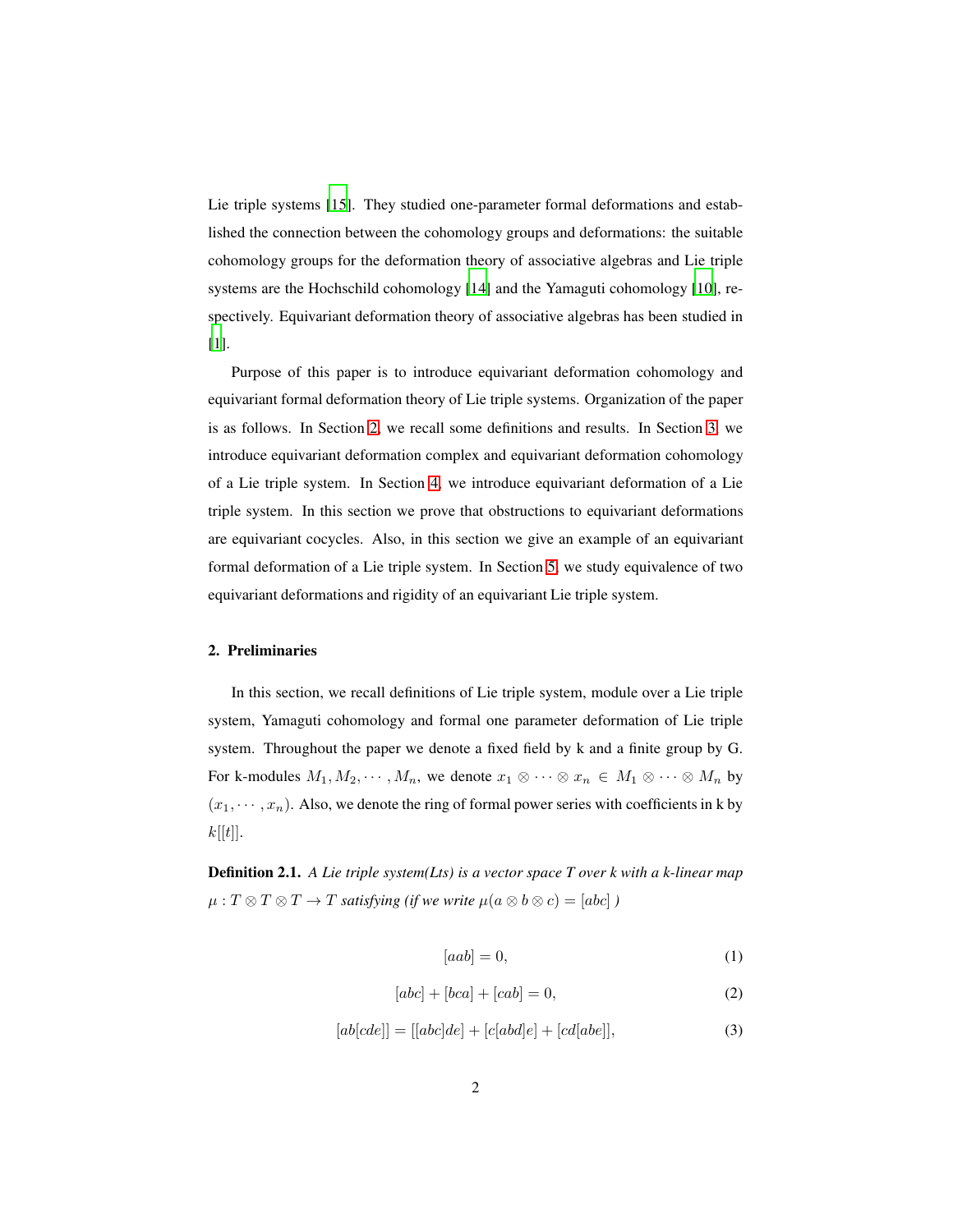*for*  $a, b, c, d, e \in T$ . [ ] *is called the ternary operation of the Lie triple system T.* 

Definition 2.2. *We say that a vector space V is a module over a Lts T provided that*  $E_V := T \oplus V$  *possesses the structure of a Lie triple system such that: (a) T is a Lie triple subsystem of*  $E_V$ , (b) for  $a, b, c \in E_V$ ,  $[a, b, c] \in V$  *if any one of a, b, c lies in V, and (c) [a, b, c]* = 0 *if any two of a, b, c lie in V. We also say that V is a T-module. An equivalent definition of T-module is given as follows:*

*A module V over T is a k-vector space with three actions*  $\mu_1$ ,  $\mu_2$  *and*  $\mu_3$  *(left, right and lr) of*  $T \otimes T$  *on V, that is, three linear maps*  $T \otimes T \otimes V \rightarrow V$ *, (for simplicity we denote the three actions by the same symbol [], one can differentiate them from the context, for*  $a, b \in T$ ,  $c \in V$  *we write*  $\mu_1(a \otimes b \otimes c) = [abc]$ ,  $\mu_2(a \otimes b \otimes c) = [cab]$ ,  $\mu_3(a \otimes b \otimes c) = [acb]$  *such that* 

$$
[abc] = -[bac],\tag{4}
$$

$$
[abc] + [bca] + [cab] = 0,\t\t(5)
$$

$$
[ab[cde]] = [[abc]de] + [c[abd]e] + [cd[abe]], \qquad (6)
$$

*where atmost one of a,b,c,d,e is in V and remaining are in T.*

Clearly, a Lts T itself can be considered as a module over itself with respect to the actions  $\mu_1$ ,  $\mu_2$  and  $\mu_3$  given by  $\mu_1(a \otimes b \otimes c) = [abc]$ ,  $\mu_2(a \otimes b \otimes c) = [cab]$ ,  $\mu_3(a \otimes b \otimes c) = [acb]$ ). Here [ ] denotes the ternary operation of T.

**Remark 2.1.** *If V is a module over T, then there exists a linear map*  $\theta : T \otimes T \rightarrow$ End(V ) *satisfying the following conditions:*

$$
\theta(c,d)\theta(a,b) - \theta(b,d)\theta(a,c) - \theta(a,[bcd]) + D(b,c)\theta(a,d) = 0 \tag{7}
$$

$$
\theta(c,d)D(a,b) - D(a,b)\theta(c,d) + \theta([abc],d) + \theta(c,[abd]) = 0 \tag{8}
$$

*where*  $D(a, b) = \theta(b, a) - \theta(a, b)$ *. One can readily verify this by defining*  $\theta(a \otimes b)(v) =$  $\mu_2(a \otimes b \otimes v) = [vab]$ , for all  $a, b \in T$ ,  $v \in V$ .

<span id="page-2-0"></span>**Example 2.1.** *Space of all*  $n \times n$  *matrices is a Lie triple system with the ternary operation*  $[ \ ]$  *defined by*  $[ABC] = [[AB]_1C]_1$ *, for any*  $n \times n$  *matrices* A,B, C, where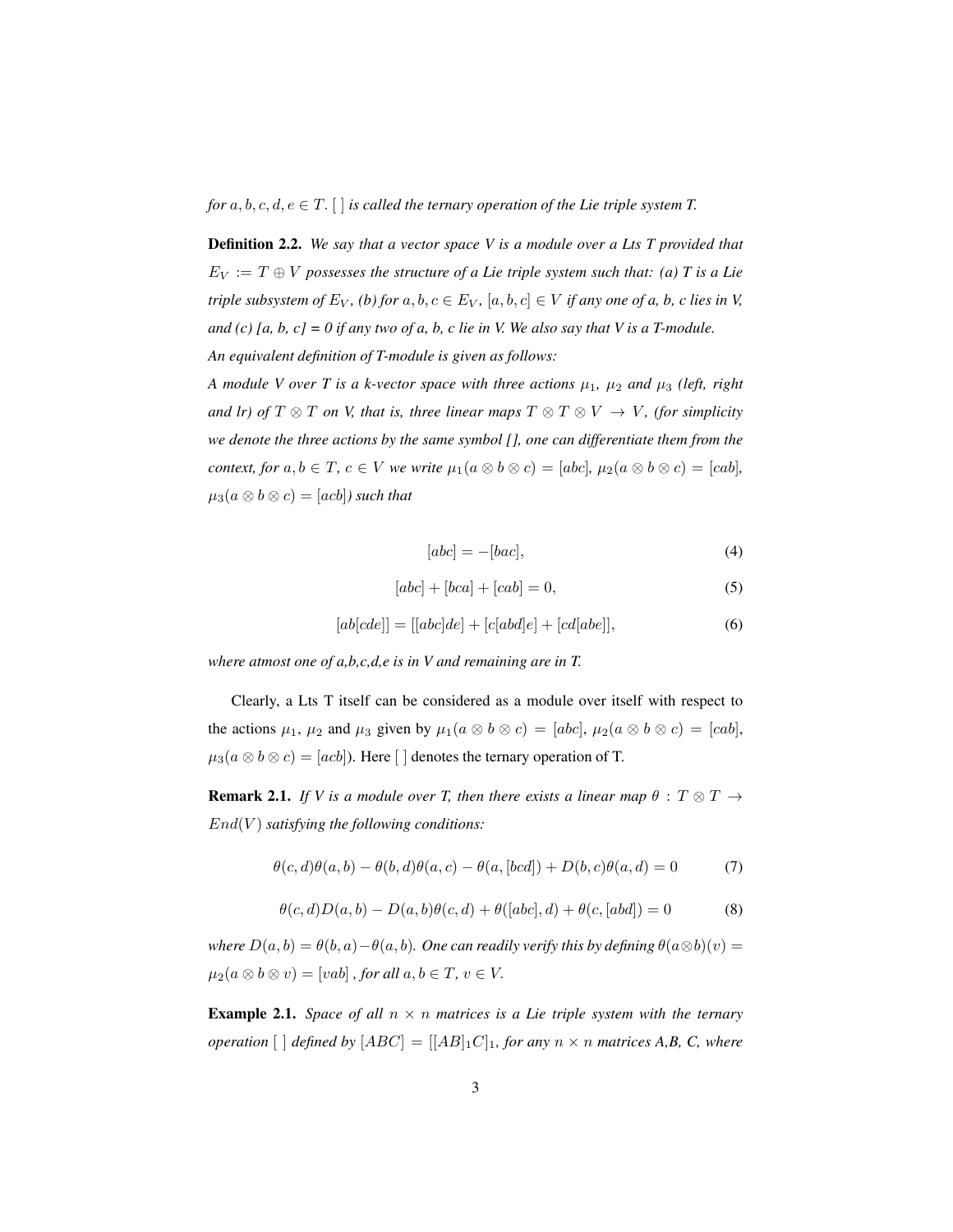$[UV]_1 = UV - VU$ , for any  $n \times n$  matrices U, V. We denote it by  $M(n)$ .

*Space of all*  $n \times n$  *skew symmetric matrices is a Lie triple system with the ternary operation*  $[ \ ]$  *defined by*  $[ABC] = [[AB]_1C]_1$ *, for any*  $n \times n$  *skew symmetric matrices A, B, C, where*  $[UV]_1 = UV - VU$ *, for any*  $n \times n$  *matrices U,V. We denote it by*  $M_{sk}(n)$ .

*In general, every Lie algebra L with Lie product*  $\vert \cdot \vert_2$  *is a Lie triple system with ternary operation*  $[ \ ]$  *defined by*  $[abc] = [[ab]_2c]_2$ *, for any*  $a, b, c \in L$ .

**Example 2.2.** *Space of all*  $n \times n$  *symmetric matrices is a Lie triple system with the ternary operation* [ ] *defined by*  $[ABC] = [[AB]_1C]_1$ *, for any*  $n \times n$  *symmetric matrices A, B, C, where*  $[UV]_1 = UV - VU$ *, for any*  $n \times n$  *matrices U,V. We denote it by*  $M_s(n)$ *.* 

<span id="page-3-2"></span>**Example 2.3.** *[\[8\]](#page-15-0)* Let  $T_n$  *be the vector space of*  $(n+1) \times (n+1)$  *matrices with entries in a field*  $\mathbb F$  *and spanned by the set*  $\{g_i : g_i = e_{i,n+1} - e_{n+1,i}, i = 1, 2, \cdots, n\}$ *. Define a linear map*  $[~] : T_n \otimes T_n \otimes T_n \to T_n$  by  $[g_i g_j g_l] = \delta_{li} g_j - \delta_{lj} g_i$ . Here we denote  $\left[ \right]$  [ $(a \otimes b \otimes c)$  *by* [abc], for all  $a, b, c \in T_n$ . It can be readily verified that

<span id="page-3-0"></span>
$$
[g_{i_1}g_{i_2}g_{i_3}] = -[g_{i_2}g_{i_1}g_{i_3}]
$$
\n(9)

$$
[g_{i_1}g_{i_2}g_{i_3}] + [g_{i_2}g_{i_3}g_{i_1}] + [g_{i_3}g_{i_1}g_{i_2}] = 0
$$
\n(10)

<span id="page-3-1"></span> $[g_{i_1}g_{i_2}[g_{i_3}g_{i_4}g_{i_5}] = [[g_{i_1}g_{i_2}g_{i_3}]g_{i_4}g_{i_5}] + [g_{i_3}[g_{i_1}g_{i_2}g_{i_4}]g_{i_5}] + [g_{i_3}g_{i_4}[g_{i_1}g_{i_2}g_{i_5}]],$  (11) *for*  $1 \leq i_j \leq n$ , *with*  $1 \leq j \leq 5$ *. From* [9](#page-3-0)[-11](#page-3-1) *and linearity of*  $\lceil \cdot \rceil$ *, we conclude that*  $T_n$  with the ternary operation  $\lceil \cdot \rceil$  *is a Lie triple system.*  $T_n$  *is called the Meson triple system .*

<span id="page-3-3"></span>**Example 2.4.** Let  $M(p,q)$  be the vector space of all  $p \times q$  matrices with entries in a *field*  $\mathbb{F}$ *. M(p,q)* is a Lie triple systems with a ternary operation  $\lceil \cdot \rceil$  *defined by*  $[ABC] =$  $(AB<sup>t</sup> - BA<sup>t</sup>)C + C(B<sup>t</sup>A - A<sup>t</sup>B)$ , for any  $A, B, C \in M(p,q)$ . Here  $A<sup>t</sup>$  denotes *transpose of A, for any*  $A \in M(p, q)$ *.* 

**Example 2.5.** Let T be a Lie triple system and S be any nonempty set. Then the set  $T^S$ *of all functions* f *from S to T is a Lie triple system with respect to a ternary operation given by*  $[f_1f_2f_3](x) = [f_1(x)f_2(x)f_3(x)].$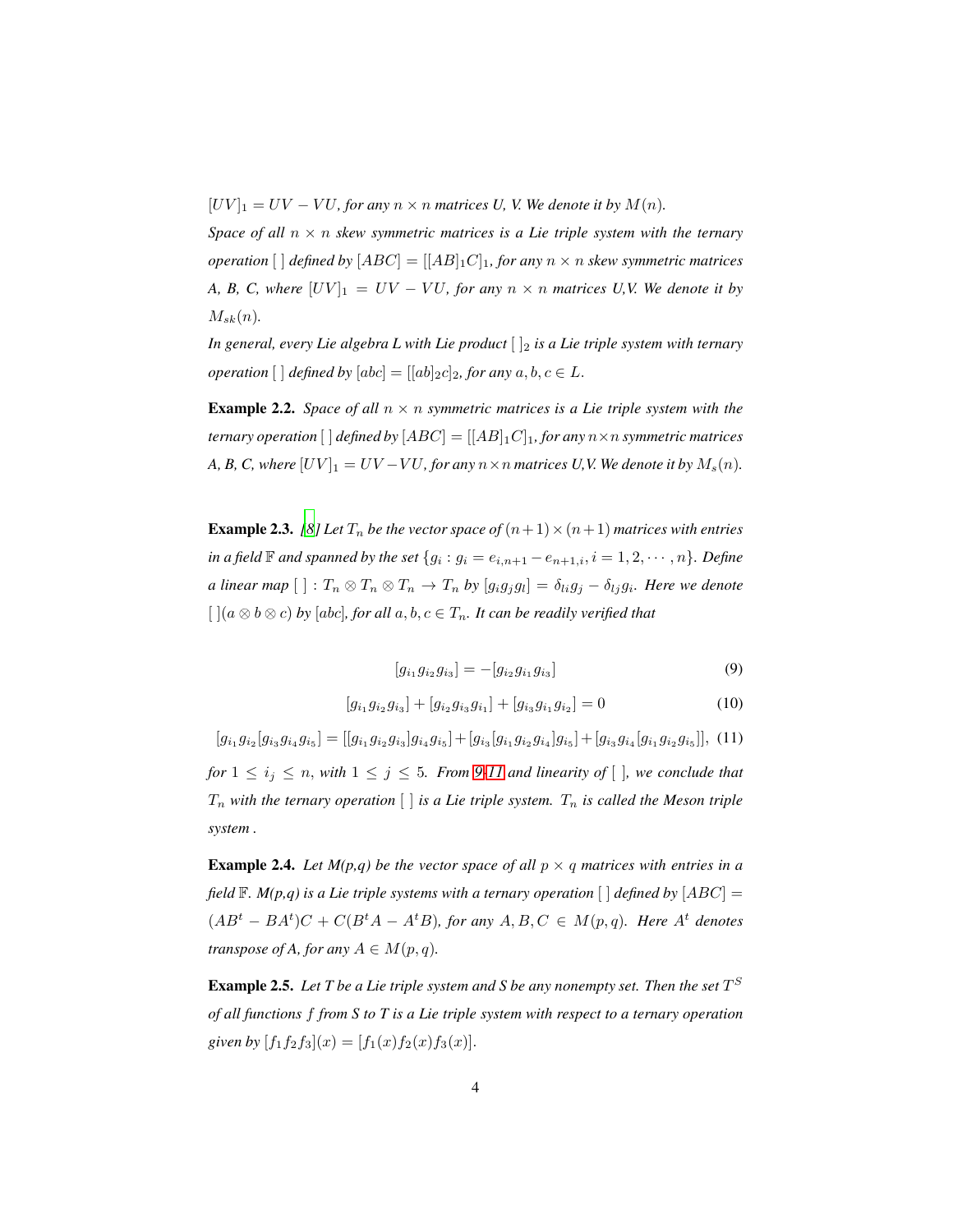Definition 2.3 (Yamaguti Cohomlogy). *Let T be a Lie triple system and V be a module over T. From [\[10](#page-15-9)], we recall that for each*  $n \geq 0$  *a k-vector space*  $C^{2n+1}(T;V)$  *is de*fined as follows: For  $n\geq 1$ ,  $C^{2n+1}(T; V)$  consists of those  $f\in Hom_k(T^{\otimes (2n+1)}, V),$ *which satisfy*

$$
f(x_1, \cdots, x_{2n-2}, x, x, y) = 0
$$

*and*

$$
f(x_1, \cdots, x_{2n-2}, x, y, z) + f(x_1, \cdots, x_{2n-2}, y, z, x) + f(x_1, \cdots, x_{2n-2}, z, x, y) = 0,
$$

and  $C^1(T; V) = Hom_k(T, V)$ . A k-linear map  $\delta^{2n-1} : C^{2n-1}(T; V) \to C^{2n+1}(T; V)$ *is defined by*

$$
\delta^{2n-1} f(x_1, \dots, x_{2n+1})
$$
\n
$$
= \theta(x_{2n}, x_{2n+1}) f(x_1, \dots, x_{2n-1}) - \theta(x_{2n-1}, x_{2n+1}) f(x_1, \dots, x_{2n-2}, x_{2n})
$$
\n
$$
+ \sum_{k=1}^n (-1)^{k+n} D(x_{2k-1}, x_{2k}) f(x_1, \dots, \widehat{x_{2k-1} x_{2k}}, \dots, x_{2n+1})
$$
\n
$$
+ \sum_{k=1}^n \sum_{j=2k+1}^{2n+1} (-1)^{n+k+1} f(x_1, \dots, \widehat{x_{2k-1} x_{2k}}, \dots, [x_{2k-1} x_{2k} x_j], \dots, x_{2n+1}).
$$

This gives a cochain complex  $(C^*(T;V), \delta)$ , cohomology of which is denoted by  $H^*(T;V)$ *and called as Yamaguti cohomology of T with coefficients in V. Since T is a module over itself.* So we can consider Yamaguti cohomology  $H^*(T;T)$ .

## <span id="page-4-0"></span>3. Group actions and equivariant Yamaguti Cohomology

Let T be a Lie triple system with its ternary operation  $\mu(a \otimes b \otimes c) = [abc]$  and G be a finite group. The group G is said to act on T from the left if there exists a function

$$
\phi: G \times T \to T \quad (g, a) \mapsto \phi(g, a) = ga
$$

satisfying the following conditions.

1.  $ex = x$  for all  $x \in T$ , where  $e \in G$  is the group identity.

2.  $g_1(g_2x) = (g_1g_2)x$  for all  $g_1, g_2 \in G$  and  $x \in T$ .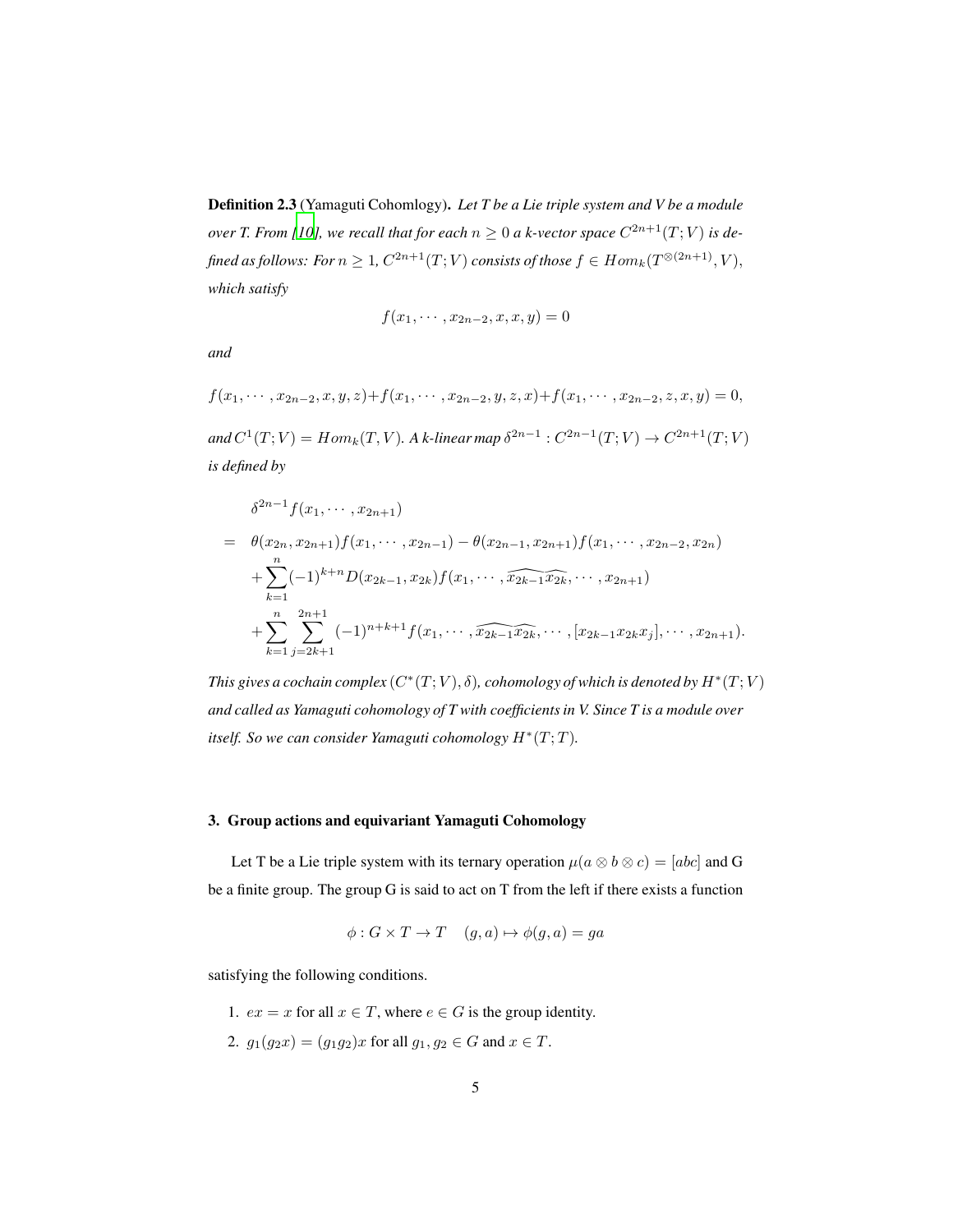- 3. For every  $g \in G$ , the left translation  $\phi_g = \phi(g) : T \to T$ ,  $a \mapsto ga$  is a linear map.
- 4. For all  $g \in G$  and  $a, b, c \in T$ ,  $\mu(ga, gb, gc) = g\mu(a, b, c) = g[abc]$ , that is,  $\mu$  is equivariant with respect to the diagonal action on  $T \otimes T \otimes T$ .

We denote an action as above by  $(G, T)$ . We call Lie triple system (Lts) with an action of a group G as G-Lts.

Proposition 3.1. *Let G be a finite group and T be a Lie triple system. Then G acts on T if and only if there exists a group homomorphism*

$$
\psi: G \to Iso_{Lts}(T,T), \ g \mapsto \psi(g) = \phi_g
$$

*from the group G to the group of Lie triple system isomorphisms from T to T.*

*Proof.* For an action  $(G, A)$ , we define a map  $\psi : G \to Iso_{Lts}(T, T)$  by  $\psi(g) =$  $\phi_g$ . One can verify easily that  $\psi$  is a group homomorphism. Now, let  $\psi : G \rightarrow$  $Iso_{Lts}(T, T)$  be a group homomorphism. Define a map  $G \times T \to T$  by  $(g, a) \mapsto$  $\psi(g)(a)$ . It can be easily seen that this is an action of G on the Lts T.  $\Box$ 

**Example 3.1.** *Consider the Lie triple system of*  $n \times n$  *skew symmetric matrices*  $M_{sk}(n)$ *as in Example* [2.1.](#page-2-0) *Consider the group*  $\mathbb{Z}_2 = {\{\overline{0}, \overline{1}\}}$ *.*  $\mathbb{Z}_2$  *acts on*  $M_{sk}(n)$  *by*  $\overline{0}A = A$ *,*  $\overline{1}A = -A$ *, for any*  $A \in M_{sk}(n)$ .

<span id="page-5-1"></span>**Example 3.2.** *From Example* [2.3,](#page-3-2)  $T_2$  *is a Lie triple system with the ternary operation*  $\mu:T_2\otimes T_2\otimes T_2\rightarrow T_2,\ (a,b,c)\mapsto \mu(a,b,c)=[a,b,c],$  defined by  $\mu(g_i,g_j,g_l)=$  $\delta_{li}g_j - \delta_{lj}g_i$ . We have  $T_2 = span\{g_1, g_2\}$ . Define  $\phi : \mathbb{Z}_2 \times T_2 \to T_2$ ,  $(g, a) \mapsto$  $\phi(g, a) = ga$ , by  $\bar{0}g_1 = g_1$ ,  $\bar{0}g_2 = g_2$ ,  $\bar{1}g_1 = g_2$ ,  $\bar{1}g_2 = g_1$ . We have

<span id="page-5-0"></span>
$$
\overline{1}\mu(g_i, g_j, g_l) = \overline{1} \begin{cases} g_j, & \text{if } i = l, j \neq l \\ -g_i, & \text{if } j = l, i \neq l \\ 0, & \text{otherwise.} \end{cases} \tag{12}
$$
\n
$$
\begin{cases} g_l, & \text{if } i = l, j \neq l \\ \end{cases}
$$

$$
= \begin{cases} g_i, & j = i, j \neq i \\ -g_i, & \text{if } j = l, i \neq l \\ 0, & \text{otherwise.} \end{cases} \tag{13}
$$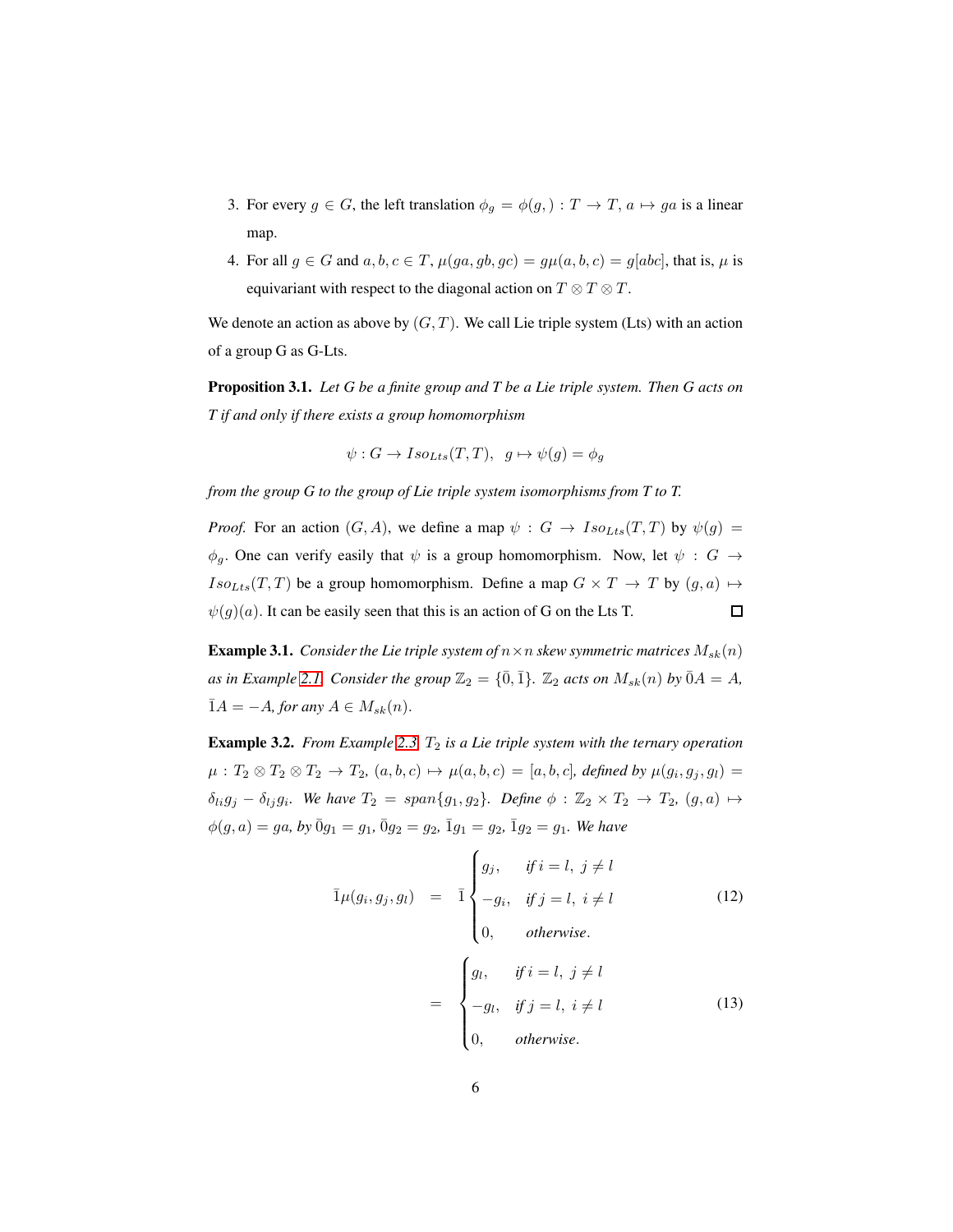<span id="page-6-0"></span>
$$
\mu(\bar{1}g_i, \bar{1}g_j, \bar{1}g_l) = \begin{cases} \mu(g_j, g_i, g_j), & \text{if } i = l, j \neq l \\ \mu(g_l, g_i, g_i), & \text{if } j = l, i \neq l \\ 0, & \text{otherwise.} \end{cases}
$$
\n
$$
= \begin{cases} g_l, & \text{if } i = l, j \neq l \\ -g_l, & \text{if } j = l, i \neq l \\ 0, & \text{otherwise.} \end{cases}
$$
\n(15)

*From [12,](#page-5-0) [14](#page-6-0) and trilinearity of*  $\mu$  *one can conclude that*  $\mathbb{Z}_2$  *acts on the Lts*  $T_2$ *.* 

**Example 3.3.** *Consider the Lie triple system of*  $p \times p$  *matrices*  $M(p, p)$  *as in Example* [2.4.](#page-3-3) One can readily verify that  $\mathbb{Z}_2$  acts on  $M(p, p)$  by  $\overline{0}A = A$ ,  $\overline{1}A = A^t$ , for any  $A \in M(p,q)$ .

Definition 3.1. *Let T be G-Lts. A G-module over T is a module V over T such that G* acts on *V, and the three (left, right and lr) actions of*  $T \otimes T$  *on V*  $\mu_1$ *,*  $\mu_2$ *,*  $\mu_3$  *are G-equivariant.*

Clearly, every G-Lts T is a G-module over itself.

Define,  $\forall n \geq 0$ ,

$$
C_G^{2n+1}(T;V) = \{c \in C^{2n+1}(T;V) : c(gx_1, \cdots, gx_{2n+1}) = gc(x_1, \cdots, x_{2n+1}), \text{ for all } g \in G\}
$$

An element in  $C_G^{2n+1}(T; V)$  is called an invariant (2n+1)-cochain. Clearly,  $C_G^{2n+1}(T; V)$ is a vector subspace of  $C^{2n+1}(T; V)$ .

We have following lemma.

<span id="page-6-1"></span>**Lemma 3.1.** *c is an invariant* (2*n-1*)-cochain implies that  $\delta^{2n-1}(c)$  is an invariant *(2n+1)-cochain.*

*Proof.* Let  $c \in C_G^{2n-1}(T; V)$  and  $g \in G$ . By definition, we have

$$
c(gx_1, \cdots, gx_{2n-1}) = gc(x_1, \cdots, x_{2n-1}),
$$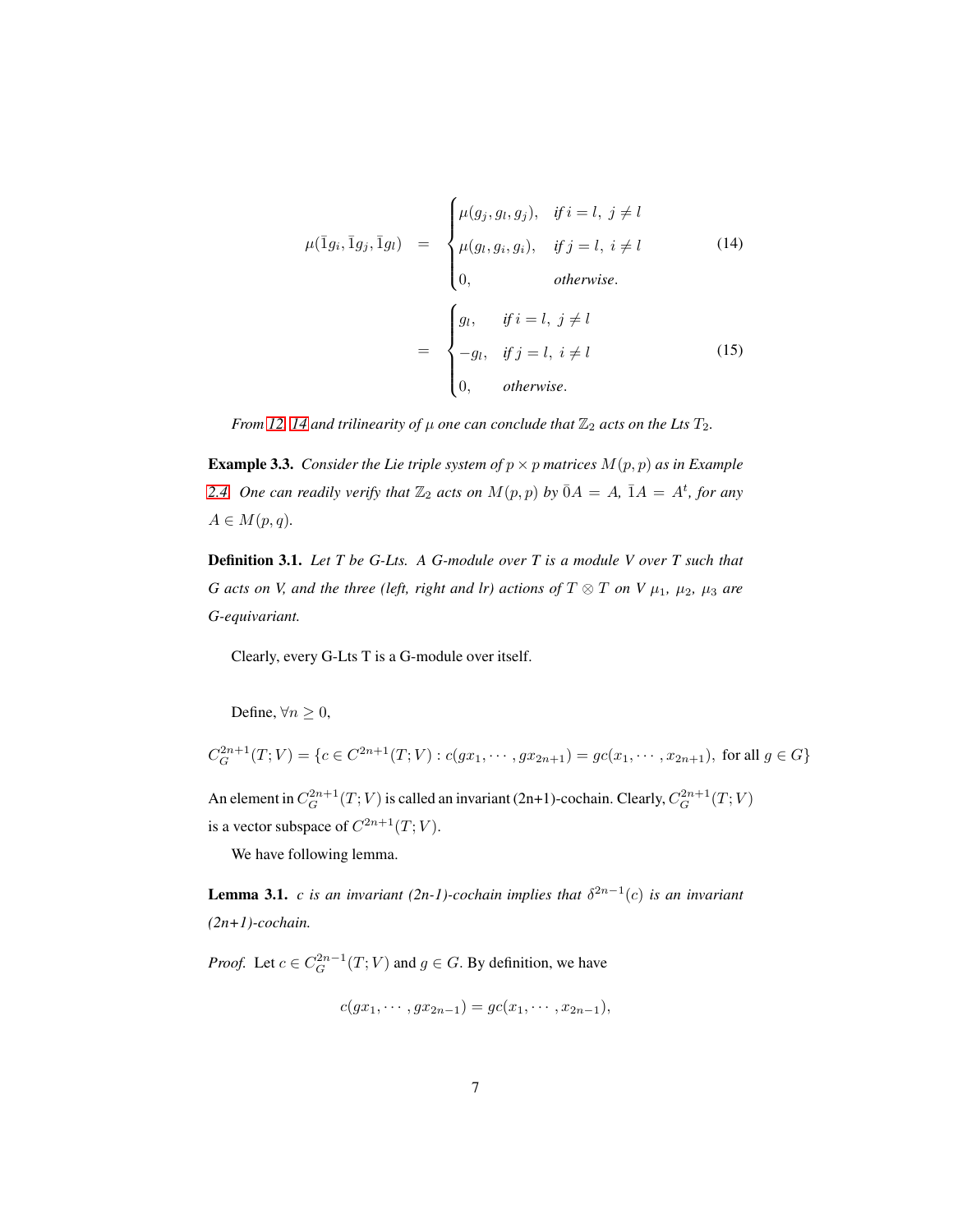$\forall (x_1, \cdots, x_{2n-1}) \in T^{\otimes (2n-1)}$ . Also,

$$
\delta^{2n-1}(c)(gx_1, \cdots, gx_{2n+1})
$$
\n
$$
= \theta(gx_{2n}, gx_{2n+1})c(gx_1, \cdots, gx_{2n-1}) - \theta(gx_{2n-1}, gx_{2n+1})c(gx_1, \cdots, gx_{2n-2}, gx_{2n})
$$
\n
$$
+ \sum_{k=1}^{n} (-1)^{k+n} D(gx_{2k-1}, gx_{2k})c(gx_1, \cdots, \widehat{gx_{2k-1}}g\widehat{x_{2k}}, \cdots, gx_{2n+1})
$$
\n
$$
+ \sum_{k=1}^{n} \sum_{j=2k+1}^{2n+1} (-1)^{n+k+1} c(gx_1, \cdots, \widehat{gx_{2k-1}}g\widehat{x_{2k}}, \cdots, [gx_{2k-1}gx_{2k}gx_j], \cdots, gx_{2n+1})
$$
\n
$$
= g\delta^{2n-1}(c)(x_1, \cdots, x_{2n+1})
$$
\n(16)

Hence,  $c \in C_G^{2n-1}(T; V)$  implies that  $\delta^{2n-1} c \in C_G^{2n+1}(T; V)$ .

 $\square$ 

From [3.1,](#page-6-1) we conclude that  $(C_G^*(T; V), \delta)$  is a cochain complex.

**Definition 3.2.** We call the cochain complex  $(C_G^*(T; V), \delta)$  as equivariant Yamaguti *cochain complex of G-Lts T with coefficients in G-module V. We call the cohomology*  $H^*_G(T, V) = H^*(C^*_G(T; V))$  of this complex as equivariant Yamaguti cohomology of *T.* For  $V = T$ , we denote the cohomology  $H_G^*(T,T)$  by  $H_G^*(T)$ .

## <span id="page-7-0"></span>4. Equivariant deformation of a Lie triple system

<span id="page-7-1"></span>Definition 4.1. *Let T be a Lie triple system with an action of G. We denote the space of all formal power series with coefficients in T by* T [[t]]*. An equivariant formal oneparameter deformation of a G-Lts T is a* k[[t]]*-linear map*

$$
\mu_t: T[[t]] \otimes T[[t]] \otimes T[[t]] \to T[[t]]
$$

*satisfying the following properties:*

- (a)  $\mu_t(a, b, c) = \sum_{i=0}^{\infty} \mu_i(a, b, c) t^i$ , for all  $a, b, c \in T$ , where  $\mu_i : T \otimes T \otimes T \to T$ *are k-linear and*  $\mu_0(a, b, c) = \mu(a, b, c) = [abc]$  *is the original ternary operation on T.*
- *(b) For every*  $g \in G$ *,*

$$
\mu_i(ga,gb,gc) = g\mu_i(a,b,c), \ \forall a,b,c \in T,
$$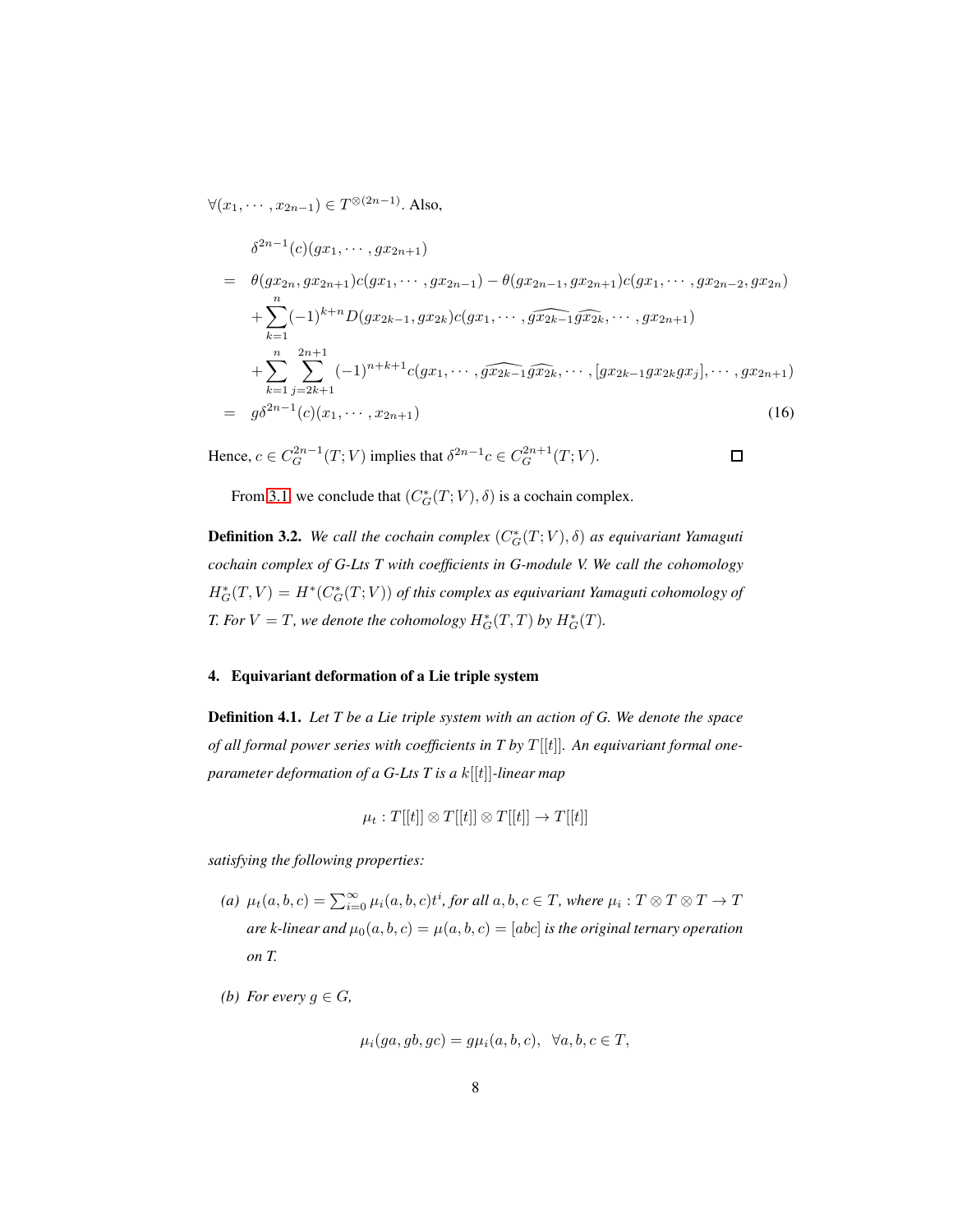*for every*  $i \geq 0$ . *This is equivalent to saying that*  $\mu_i \in Hom_k^G(T \otimes T \otimes T, T)$ , *for all*  $i \geq 0$ 

*(c)*

<span id="page-8-0"></span>
$$
\mu_t(a, a, b) = 0,\tag{17}
$$

<span id="page-8-1"></span>
$$
\mu_t(a, b, c) + \mu_t(b, c, a) + \mu_t(c, a, b) = 0,
$$
\n(18)

<span id="page-8-2"></span>
$$
\mu_t(a, b, \mu_t(c, d, e)) = \mu_t(\mu_t(a, b, c), d, e) + \mu_t(c, \mu_t(a, b, d), e) + \mu_t(c, d, \mu_t(a, b, e)),
$$
\n(19)

*for all*  $a, b, c, d, e \in T$ 

*The equations [17](#page-8-0)[,18](#page-8-1) and [19](#page-8-2) are equivalent to following equations, respectively.*

<span id="page-8-3"></span>
$$
\mu_r(a, a, b) = 0, \text{ for all } a, b \in T, r \ge 0. \tag{20}
$$

<span id="page-8-5"></span>
$$
\mu_r(a, b, c) + \mu_r(b, c, a) + \mu_r(c, a, b) = 0, \text{ for all } a, b, c \in T, r \ge 0. \tag{21}
$$

<span id="page-8-4"></span>
$$
\sum_{i+j=r} \mu_i(a, b, \mu_j(c, d, e))
$$
\n
$$
= \sum_{i+j=r} \{\mu_i(\mu_j(a, b, c), d, e) + \mu_i(c, \mu_j(a, b, d), e) + \mu_i(c, d, \mu_j(a, b, e))\}; \text{ for all } a, b, c, d, e \in T, r \ge 0 \tag{22}
$$

Now we define equivariant formal deformations of finite order.

Definition 4.2. *Let T be a Lie triple system with an action of G. An equivariant formal one-parameter deformation of order n of a G-Lts T is a* k[[t]]*-linear map*

$$
\mu_t: T[[t]] \otimes T[[t]] \otimes T[[t]] \to T[[t]]
$$

*satisfying the following properties:*

(a)  $\mu_t(a, b, c) = \sum_{i=0}^n \mu_i(a, b, c) t^i$ , for all  $a, b, c \in T$ , where  $\mu_i : T \otimes T \otimes T \to T$ *are k-linear and*  $\mu_0(a, b, c) = \mu(a, b, c) = [abc]$  *is the original ternary operation on T.*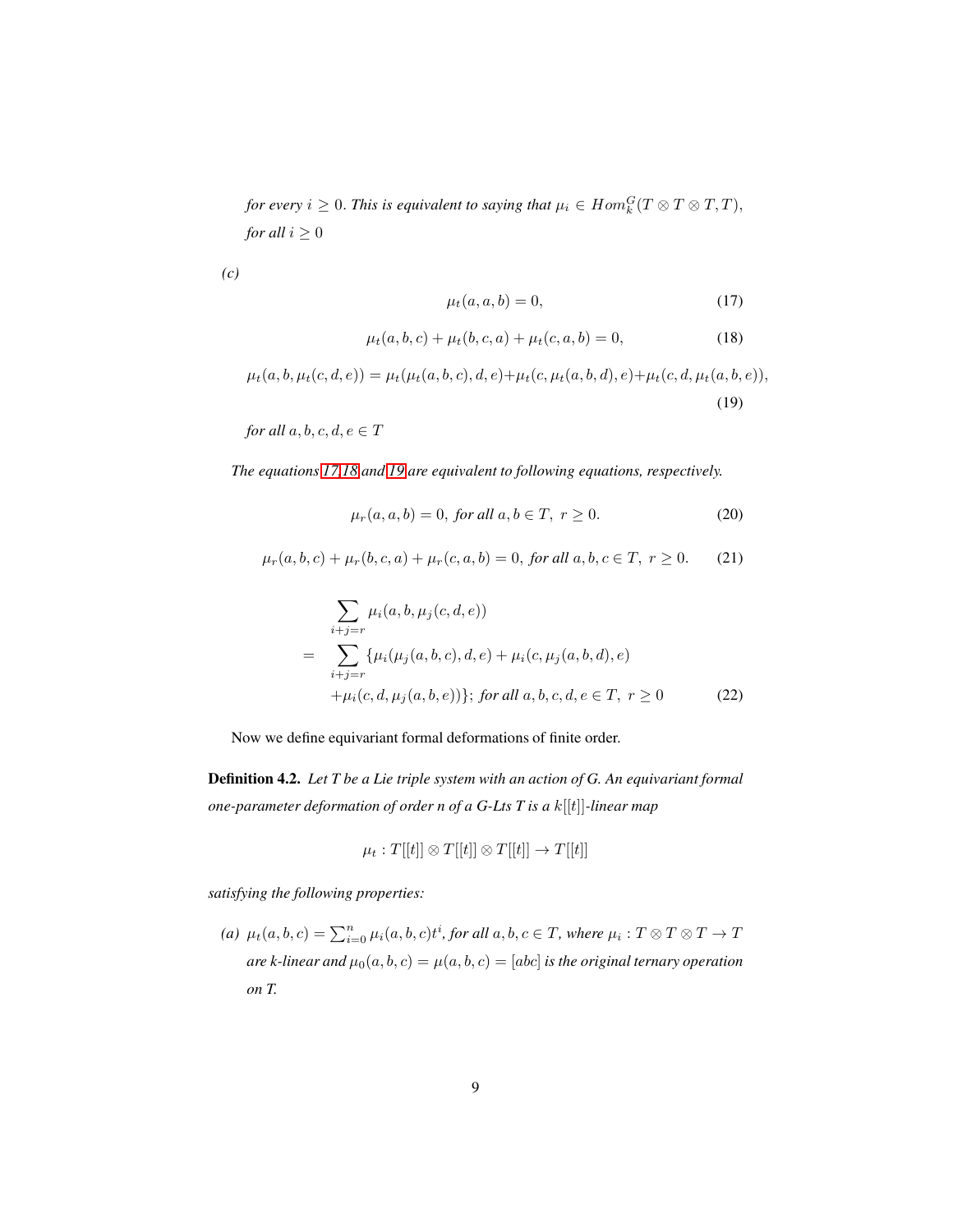*(b)* For every  $g \in G$ ,

$$
\mu_i(ga,gb,gc) = g\mu_i(a,b,c), \ \ \forall a,b,c \in T,
$$

*for every*  $i \geq 0$ . *This is equivalent to saying that*  $\mu_i \in Hom_k^G(T \otimes T \otimes T, T)$ , *for all*  $i \geq 0$ 

*(c)*

$$
\mu_t(a, a, b) = 0,\tag{23}
$$

$$
\mu_t(a, b, c) + \mu_t(b, c, a) + \mu_t(c, a, b) = 0,
$$
\n(24)

$$
\mu_t(a, b, \mu_t(c, d, e)) = \mu_t(\mu_t(a, b, c), d, e) + \mu_t(c, \mu_t(a, b, d), e) + \mu_t(c, d, \mu_t(a, b, e)),
$$
\n(25)

*for all*  $a, b, c, d, e \in T$ 

**Remark 4.1.** • *For*  $r = 0$ *, conditions* [20-](#page-8-3)[22](#page-8-4) *are equivalent to the fact that T* is a *Lie triple system.*

• For  $r = 1$ , conditions [20,](#page-8-3) [21](#page-8-5) and [22](#page-8-4) are equivalent to  $\mu_1(a, a, b) = 0$ ,  $\mu_1(a, b, c) + \mu_1(b, c, a) + \mu_1(c, a, b) = 0$  and

$$
0 = -\mu_1(a, b, [cde]) - [ab\mu_1(c, d, e)]
$$
  
+  $\mu_1([abc], d, e) + [\mu_1(a, b, c)de] + \mu_1(c, [abd], e) + [c\mu_1(a, b, d)e]$   
+  $\mu_1(c, d, [abe]) + [cd\mu_1(a, b, e)]$   
=  $\delta^3 \mu_1(a, b, c, d, e)$ ; for all  $a, b, c, d, e \in T$ 

*Thus for*  $r = 1$ , [20](#page-8-3)[-22](#page-8-4) are equivalent to saying that  $\mu_1 \in C_G^3(T,T)$  and is a *3-cocycle. In general, for*  $r \geq 0$ ,  $\mu_r$  *is just a 3-cochain in*  $C_G^3(T,T)$ *.* 

**Example 4.1.** *Consider*  $\mathbb{Z}_2$ -Lts  $T_2$  *as in Example [3.2.](#page-5-1) Define a k-linear map*  $\mu_2$  :  $T_2 \otimes T_2 \otimes T_2 \to T_2$  by  $\mu_2(g_i, g_j, g_p) = \delta_{jp}g_j - \delta_{ip}g_i$ . Define  $\mu_t = \mu + \mu_2 t^2$ . One can *readily verify that*

<span id="page-9-0"></span>
$$
\mu_2(g_i, g_j, g_p) = -\mu_2(g_j, g_i, g_p) \tag{26}
$$

$$
\mu_2(g_i, g_j, g_p) + \mu_2(g_j, g_p, g_i) + \mu_2(g_p, g_i, g_j) = 0 \tag{27}
$$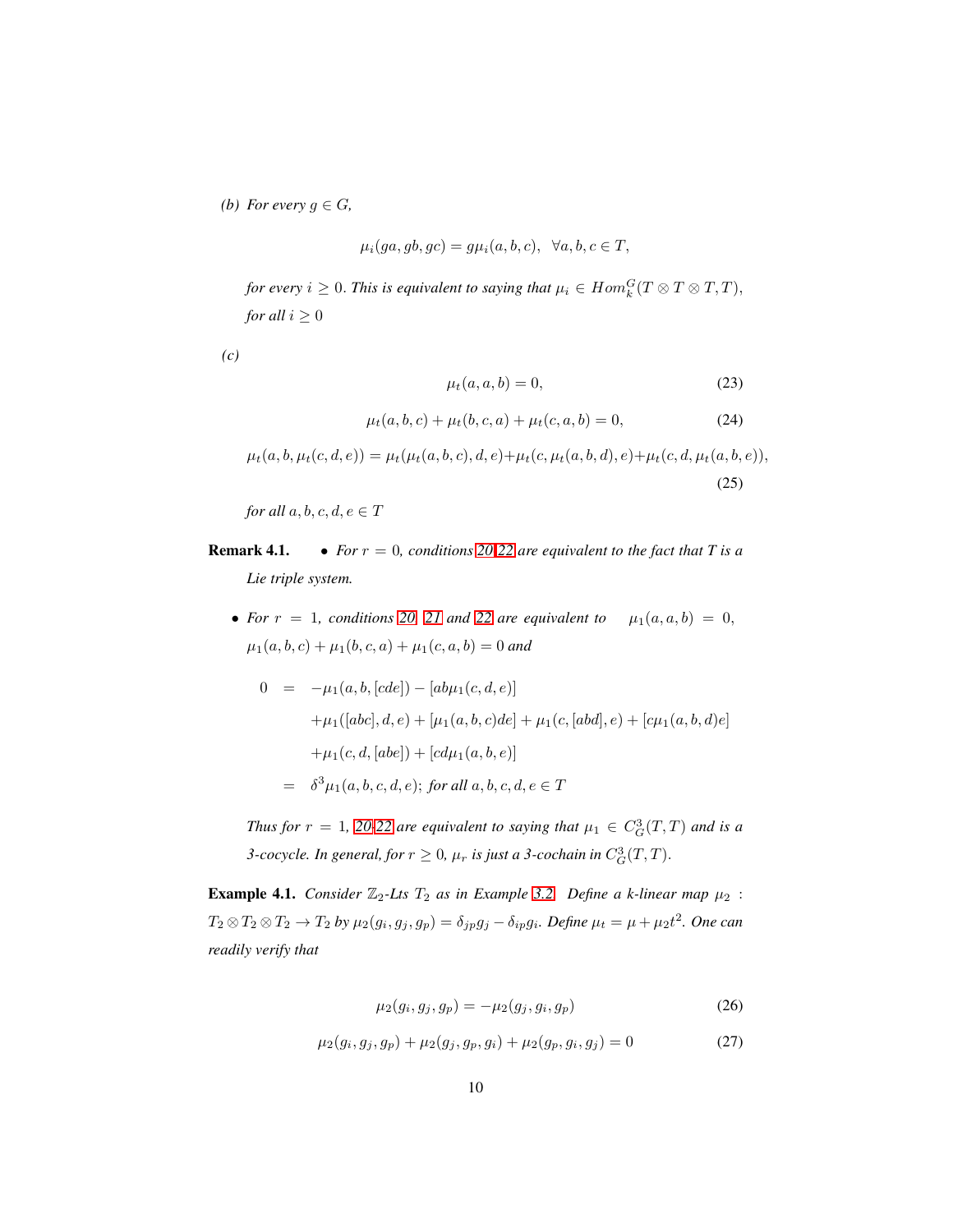$$
\overline{1}\mu_2(g_i, g_j, g_p) = \overline{1}\begin{cases}\ng_i, & \text{if } i = p, j \neq p \\
g_j, & \text{if } j = p, i \neq p \\
0, & \text{otherwise.} \n\end{cases}
$$
\n(28)

$$
= \begin{cases}\n-g_j, & \text{if } i = p, \ j \neq p \\
g_i, & \text{if } j = p, \ i \neq p \\
0, & \text{otherwise.} \n\end{cases}
$$
\n(29)

$$
\mu_2(\bar{1}g_i, \bar{1}g_j, \bar{1}g_p) = \begin{cases} \mu_2(g_j, g_p, g_j), & \text{if } i = p, j \neq p \\ \mu_2(g_p, g_i, g_i), & \text{if } j = p, i \neq p \\ 0, & \text{otherwise.} \end{cases}
$$
\n
$$
= \begin{cases} -g_j, & \text{if } i = p, j \neq p \\ g_i, & \text{if } j = p, i \neq p \\ 0, & \text{otherwise.} \end{cases}
$$
\n(31)

 $\mu_2(g_i,g_j,\mu_2(g_p,g_l,g_m))$ 

$$
= \mu_2(\mu_2(g_i, g_j, g_p), g_l, g_m) + \mu_2(g_p, \mu_2(g_i, g_j, g_l), g_m) + \mu_2(g_p, g_l, \mu_2(g_i, g_j, g_m))
$$
\n(32)

<span id="page-10-0"></span>
$$
\mu_2(g_i, g_j, \mu(g_p, g_l, g_m)) + \mu(g_i, g_j, \mu_2(g_p, g_l, g_m))
$$
\n
$$
= \mu(\mu_2(g_i, g_j, g_p), g_l, g_m) + \mu_2(\mu(g_i, g_j, g_p), g_l, g_m) + \mu(g_p, \mu_2(g_i, g_j, g_l), g_m)
$$
\n
$$
+ \mu_2(g_p, \mu(g_i, g_j, g_l), g_m) + \mu(g_p, g_l, \mu_2(g_i, g_j, g_m)) + \mu_2(g_p, g_l, \mu(g_i, g_j, g_m))
$$
\n(33)

*From Equations* [26](#page-9-0)[-33,](#page-10-0) one can conclude that  $\mu_t$  *is an equivariant deformation of*  $T_2$ *of order 2.*

**Definition 4.3.** The 3-cochain  $\mu_1$  in  $C_G^3(T,T)$  is called infinitesimal of the equivariant *deformation*  $\mu_t$ *. In general, if*  $\mu_i = 0$ *, for*  $1 \leq i \leq n-1$ *, and*  $\mu_n$  *is a nonzero cochain* in  $C_G^3(T,T)$ , then  $\mu_n$  is called n-infinitesimal of the equivariant deformation  $\mu_t$ .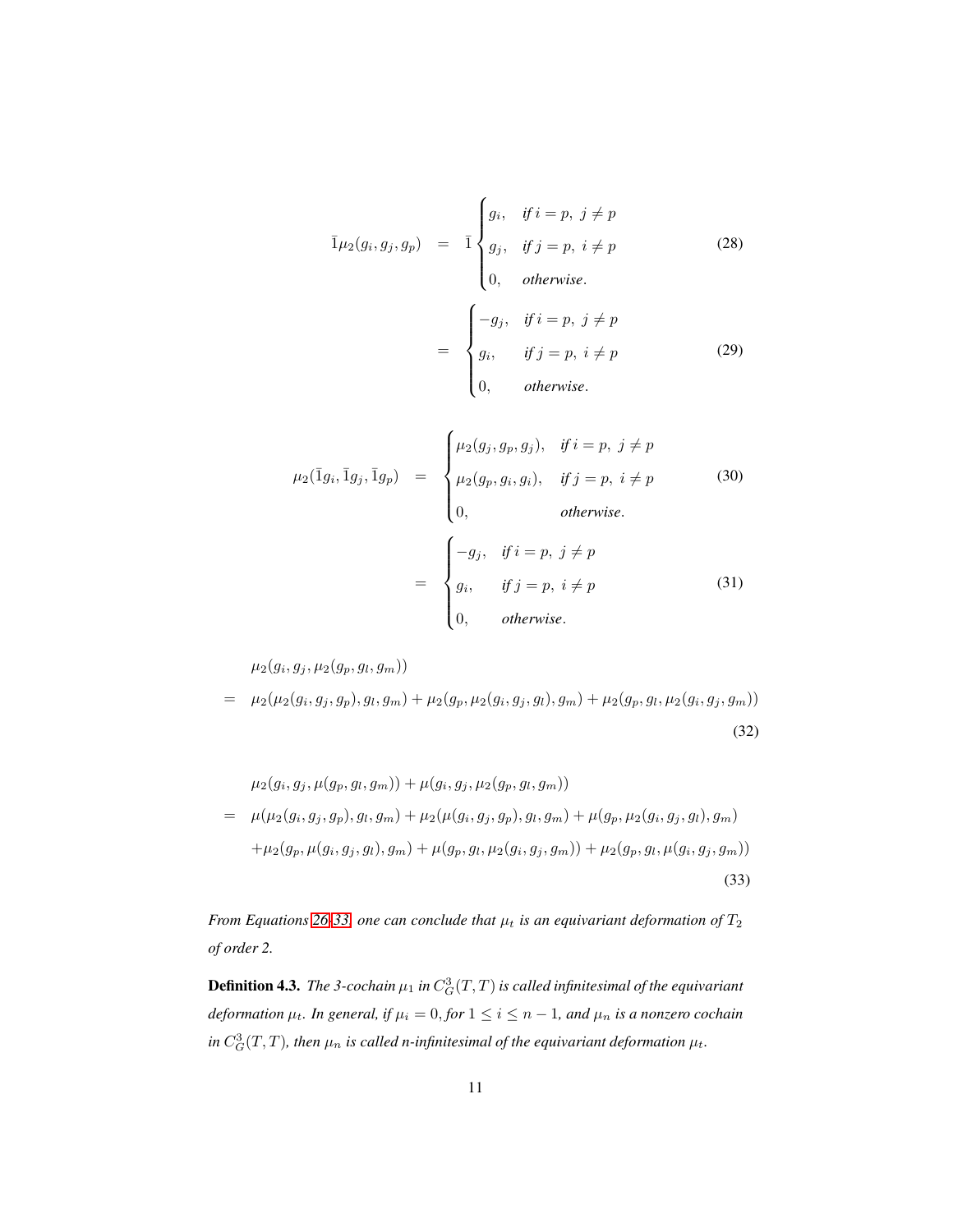**Proposition 4.1.** *The infinitesimal*  $\mu_1$  *of the equivariant deformation*  $\mu_t$  *is a 3-cocycle* in  $C_G^3(T,T)$ . In general, n-infinitesimal  $\mu_n$  is a 3-cocycle in  $C_G^3(T,T)$ .

*Proof.* For n=1, proof is obvious from the Remark 4.1. For  $n > 1$ , proof is similar.  $\Box$ 

We can write Equations [20,](#page-8-3) [21](#page-8-5) and [22](#page-8-4) for  $r = n+1$  using the definition of coboundary  $\delta$  as

$$
\mu_{n+1}(a, a, b) = 0,\t\t(34)
$$

$$
\mu_{n+1}(a,b,c) + \mu_{n+1}(b,c,a) + \mu_{n+1}(c,a,b) = 0,\tag{35}
$$

$$
\delta \mu_{n+1}(a, b, c, d, e)
$$
\n
$$
= \sum_{\substack{i+j=n+1 \\ i,j>0}} \mu_i(a, b, \mu_j(c, d, e)) - \sum_{\substack{i+j=n+1 \\ i,j>0}} \{\mu_i(\mu_j(a, b, c), d, e) + \mu_i(c, \mu_j(a, b, d), e) + \mu_i(c, \mu_j(a, b, d), e)\}
$$

(36)

for all  $a, b, c, d, e \in T$ .

Define a 5-cochain  $F_{n+1}$  by

$$
F_{n+1}(a, b, c, d, e)
$$
  
= 
$$
\sum_{\substack{i+j=n+1\\i,j>0}} \mu_i(a, b, \mu_j(c, d, e)) - \sum_{\substack{i+j=n+1\\i,j>0}} \{\mu_i(\mu_j(a, b, c), d, e) + \mu_i(c, \mu_j(a, b, d), e)
$$
  
+ 
$$
\mu_i(c, d, \mu_j(a, b, e))\}
$$

<span id="page-11-0"></span>**Lemma 4.1.** *The 5-cochain*  $F_{n+1}$  *is invariant, that is*  $F_{n+1} \in C_G^5(T,T)$ *.* 

*Proof.* To prove that  $F_{n+1}$  is invariant we show that

$$
F_{n+1}(ga,gb,gc,gd,ge) = gF_{n+1}(a,b,c,d,e)
$$

for all  $a, b, c, d, e \in T$ . From Definition [4.1,](#page-7-1) we have

$$
\mu_i(ga, gb, gc) = g\mu_i(a, b, c),
$$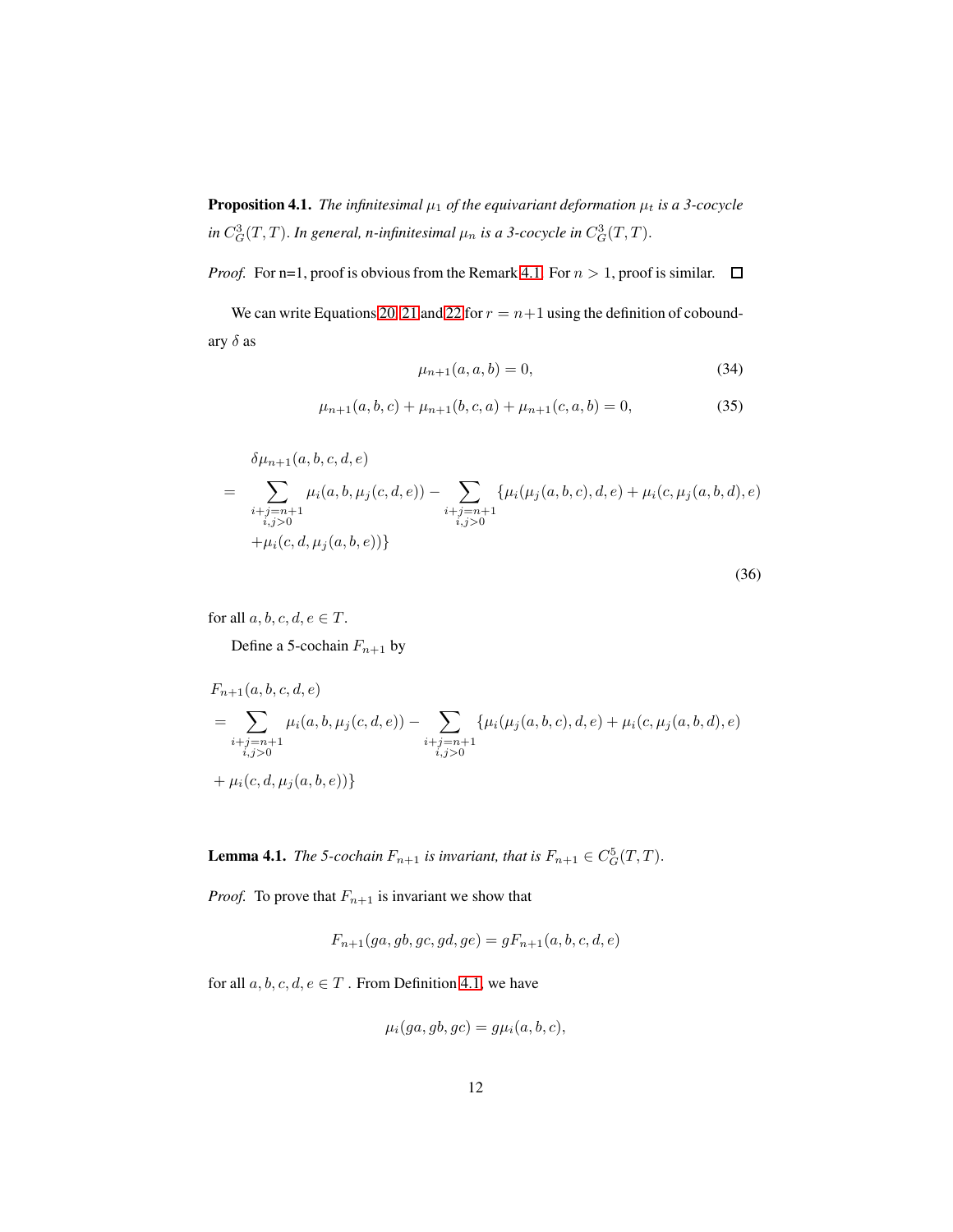for all  $a, b, c \in T$ . So, we have, for all  $a, b, c, d, e \in T$ ,

 $F_{n+1}(ga, gb, gc, gd, ge)$ = X  $i+j=n+1$ <br> $i,j>0$  $\mu_i(ga,gb,\mu_j(gc,gd,ge)) - \sum$  $i+j=n+1$ <br> $i,j>0$  $\{\mu_i(\mu_j(ga,gb,gc), gd, ge) + \mu_i(gc, \mu_j(ga,gb, gd), ge)\}$  $+ \mu_i(gc, gd, \mu_i(ga, gb, ge))\}$ = X  $i+j=n+1$ <br> $i,j>0$  $\mu_i(ga,gb,g\mu_j(c,d,e))$  –  $\sum$  $i+j=n+1$ <br> $i,j>0$  ${\mu_i(g\mu_j(a, b, c), gd, ge) + \mu_i(gc, g\mu_j(a, b, d), ge)}$  $+ \mu_i(gc, gd, g\mu_j(a, b, e))\}$  $= g \quad \sum$  $i+j=n+1$ <br> $i,j>0$  $\mu_i(a, b, \mu_j(c, d, e)) - g \quad \sum$  $i+j=n+1$ <br> $i,j>0$  $\{\mu_i(\mu_j(a, b, c), d, e) + \mu_i(c, \mu_j(a, b, d), e)\}$  $+ g\mu_i(c, d, \mu_i(a, b, e))$  $= qF_{n+1}(a, b, c, d, e).$ 

So we conclude that  $F_{n+1} \in C_G^5(T, T)$ .

**Definition 4.4.** *The 5-cochain*  $F_{n+1} \in C_G^5(T,T)$  *is called*  $(n + 1)$ *th obstruction cochain for extending a given equivariant deformation of order n to an equivariant deformation of T of order*  $(n + 1)$ *. Now onwards we denote*  $F_{n+1}$  *by*  $Ob_{n+1}(T)$ 

By using Lemma [4.1](#page-11-0) and [\[15\]](#page-15-7), we have the following result.

**Theorem 4.1.** *The*  $(n + 1)$ *th obstruction cochain*  $Ob_{n+1}(T)$  *is a 5-cocycle.* 

**Theorem 4.2.** Let  $\mu_t$  be an equivariant deformation of T of order n. Then  $\mu_t$  extends to *an equivariant deformation of order*  $n + 1$  *if and only if cohomology class of*  $(n + 1)$ *th obstruction*  $Ob_{n+1}(T)$  *vanishes.* 

*Proof.* Suppose that an equivariant deformation  $\mu_t$  of T of order n extends to an equivariant deformation of order  $n + 1$ . This implies that [20,](#page-8-3)[21](#page-8-5) and [22](#page-8-4) are satisfied for  $r = n + 1$ . Observe that this implies  $Ob_{n+1}(T) = \delta^3 \mu_{n+1}$ . So cohomology class of  $Ob_{n+1}(T)$  vanishes. Conversely, suppose that cohomology class of  $Ob_{n+1}(T)$  vanishes, that is  $Ob_{n+1}(T)$  is a coboundary. Let

$$
Ob_{n+1}(T) = \delta^3 \mu_{n+1},
$$

for some 3-cochain  $\mu_{n+1} \in C_G^3(T,T)$ . Take

$$
\tilde{\mu_t} = \mu_t + \mu_{n+1}t^{n+1}.
$$

 $\Box$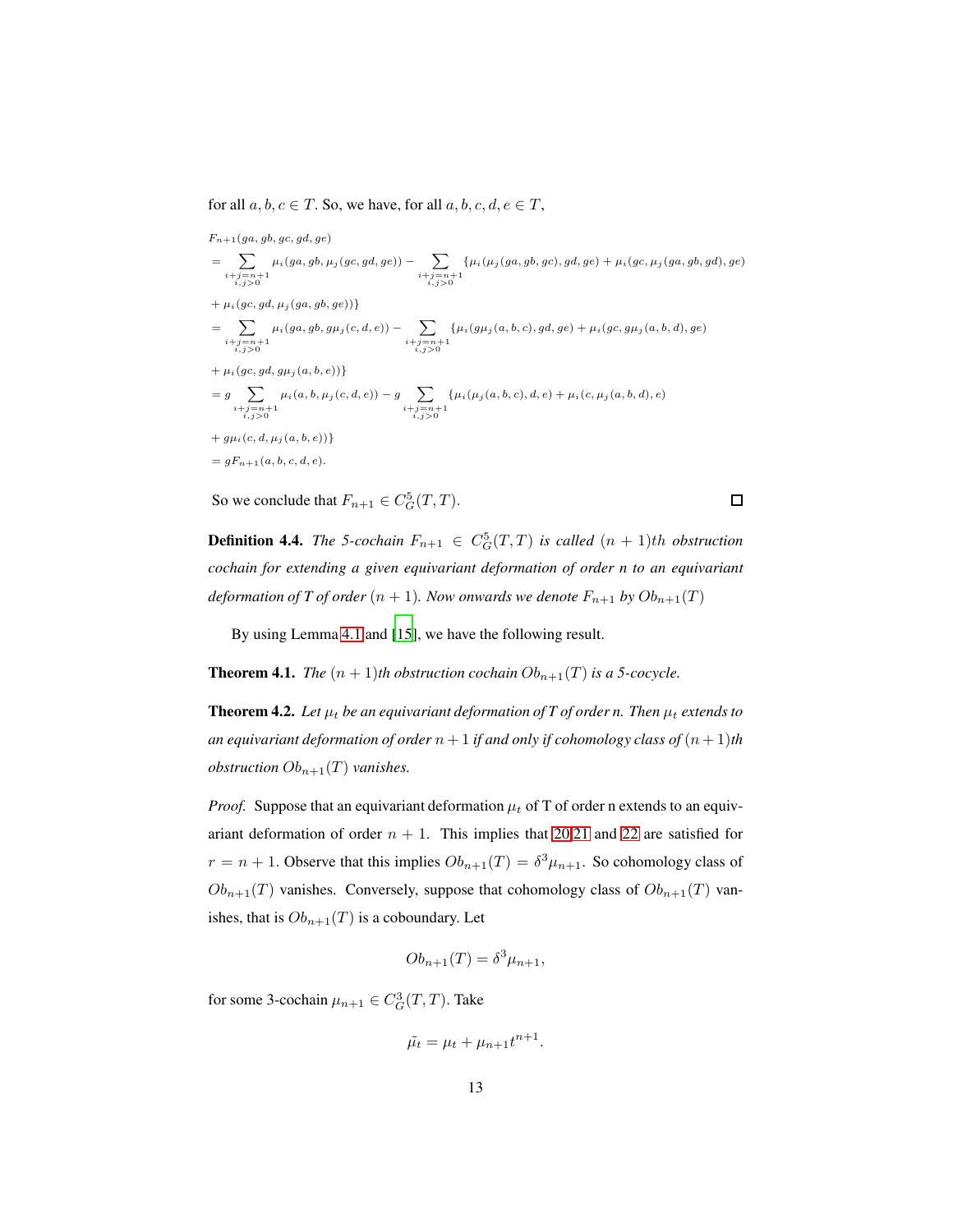Observe that  $\tilde{\mu}_t$  satisfies [20,](#page-8-3)[21](#page-8-5) and [22](#page-8-4) for  $0 \le r \le n + 1$ . So  $\tilde{\mu}_t$  is an equivariant extension of  $\mu_t$  and is of order  $n + 1$ .

 $\Box$ 

**Corollary 4.1.** If  $H_G^5(T) = 0$ , then every 3-cocycle in  $C_G^3(T, T)$  is an infinitesimal of *some equivariant deformation of* T.

## <span id="page-13-0"></span>5. Equivalence of equivariant deformations and rigidity

Let  $\mu_t$  and  $\tilde{\mu}_t$  be two equivariant deformations of T. An equivariant formal isomorphism from the equivariant deformations  $\mu_t$  to  $\tilde{\mu}_t$  of a Lts T is a  $k[[t]]$ -linear Gautomorphism  $\Psi_t: T[[t]] \to T[[t]]$  of the form  $\Psi_t = \sum_{i \geq 0} \psi_i t^i$ , where each  $\psi_i$  is an equivariant k-linear map  $T \to T$ ,  $\psi_0(a) = a$ , for all  $a \in T$  and  $\tilde{\mu}_t(\Psi_t(a), \Psi_t(b), \Psi_t(c)) =$  $\Psi_t\mu_t(a, b, c)$ , for all  $a, b, c \in T$ .

**Definition 5.1.** *Two equivariant deformations*  $\mu_t$  *and*  $\tilde{\mu}_t$  *are said to be equivalent if there exists an equivariant formal isomorphism*  $\Psi_t$  *from*  $\mu_t$  *to*  $\tilde{\mu_t}$ *.* 

Equivariant formal isomorphism on the collection of all equivariant deformations of a Lts T is an equivalence relation.

Definition 5.2. *Any equivariant deformation of T that is equivalent to the deformation* µ<sup>0</sup> *is said to be a trivial deformation.*

Theorem 5.1. *The cohomology class of the infinitesimal of an equivariant deformation*  $\mu_t$  *of a Lts T is determined by the equivalence class of*  $\mu_t$ *.* 

*Proof.* Let  $\Psi_t$  from  $\mu_t$  to  $\tilde{\mu}_t$  be an equivariant formal isomorphism. So, we have  $\tilde{\mu}_t(\Psi_t a, \Psi_t b, \Psi_t c) = \Psi_t \circ \mu_t(a, b, c)$ , for all  $a, b, c \in T$ . This implies that  $(\mu_1 (\tilde{\mu}_1)(a, b, c) = [\psi_1 abc] + [a\psi_1 bc] + [a b\psi_1 c] - \psi_1 [a b c]$ . So we have  $\mu_1 - \tilde{\mu_1} = \delta^1 \psi_1$ This completes the proof.  $\Box$ 

**Definition 5.3.** An equivariant Lts T is said to be rigid if every deformation of  $\mu_t$  of T *is trivial.*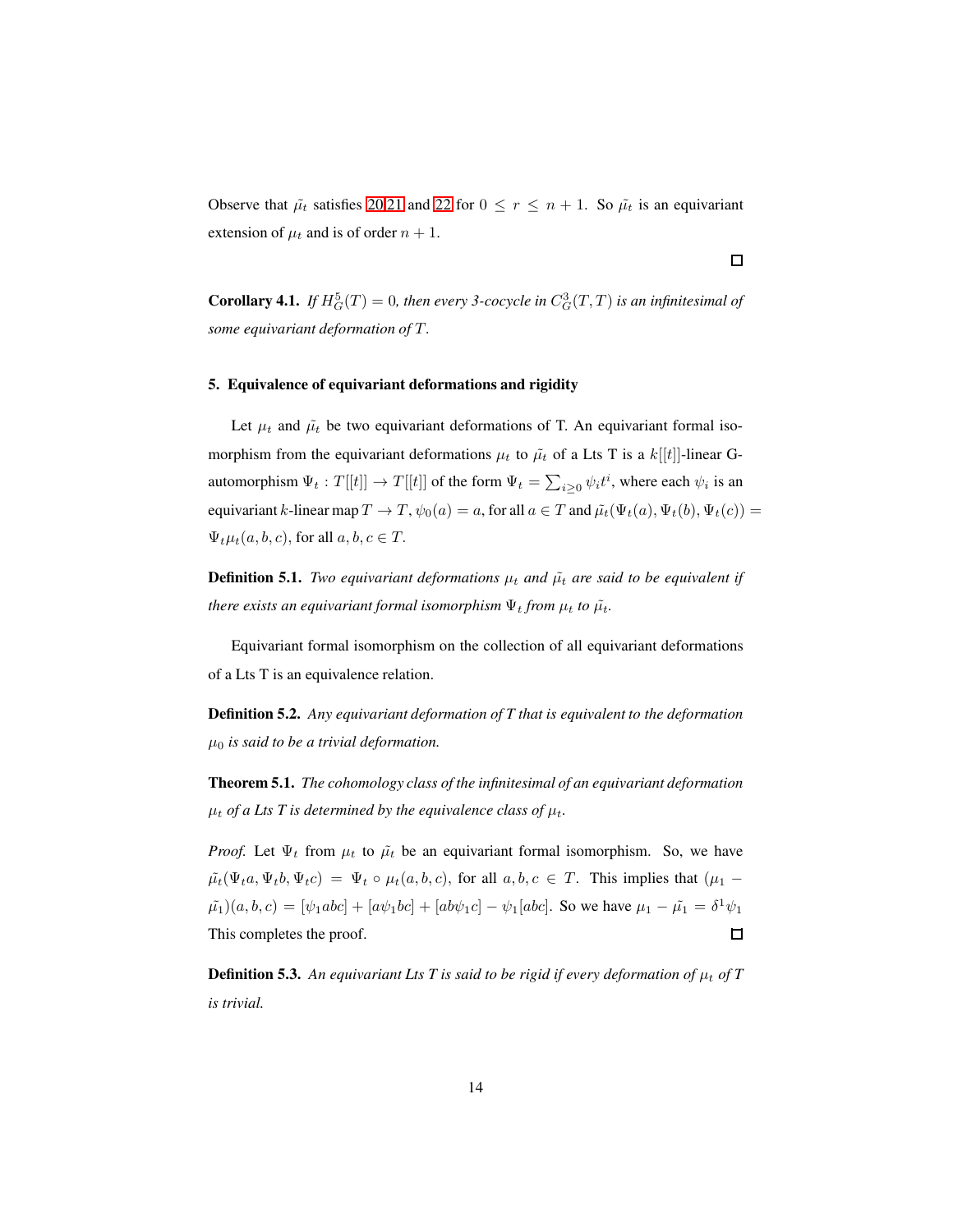<span id="page-14-5"></span>Theorem 5.2. *A non-trivial equivariant deformation of a Lts is equivalent to an equivariant deformation whose n-infinitesimal is not a coboundary, for some*  $n \geq 1$ .

*Proof.* Let  $\mu_t$  be an equivariant deformation of a Lts T with n-infinitesimal  $\mu_n$ , for some  $n \ge 1$ . Assume that there exists a 1-cochain  $\psi \in C_G^1(T,T)$  with  $\delta^1 \psi = \mu_n$ . Take  $\Psi_t = Id_T + \psi t^n$ . Define  $\tilde{\mu}_t = \Psi_t \circ \mu_t \Psi_t^{-1}$ . Clearly,  $\tilde{\mu}_t$  is an equivariant deformation of T and  $\Psi_t$  is an equivariant formal isomorphism from  $\mu_t$  to  $\tilde{\mu}_t$ . For  $u, v, w \in T$ , we have  $\tilde{\mu}_t(\Psi_t u, \Psi_t v, \Psi_t w) = \Psi_t(\mu_t(u, v, w))$ , which implies  $\tilde{\mu}_i = 0$ , for  $1 \le i \le n$ . So  $\tilde{\mu}_t$  is equivalent to the given deformation and  $\tilde{\mu}_i = 0$ , for  $1 \le i \le n$ . We can repeat the argument to get rid off any infinitesimal that is a coboundary. So the process must stop if the deformation is nontrivial. □

An immediate consequence of the Theorem [5.2](#page-14-5) is following corollary.

**Corollary 5.1.** *If*  $H_G^3(T,T) = 0$ *, then T is rigid.* 

## References:

### References

- <span id="page-14-4"></span>[1] Goutam Mukherjee, Raj Bhawan Yadav, *Equivariant one-parameter deformations of associative algebras*, Journal of Algebra and its Applications (online), (2019).
- <span id="page-14-0"></span>[2] M. Gerstenhaber, *The Cohomology structure of an associative ring*, Annals of Mathematics, 78, (1963), 267-288.
- <span id="page-14-1"></span>[3] M. Gerstenhaber, *On the Deformation of rings and algebras*, Annals of Mathematics, 79, (1964), 59-103.
- <span id="page-14-2"></span>[4] M. Gerstenhaber, *On the Deformation of rings and algebras*, Annals of Mathematics, 84, (1966), 1-19.
- <span id="page-14-3"></span>[5] M. Gerstenhaber, *On the Deformation of rings and algebras*, Annals of Mathematics, 88, (1968), 1-34.